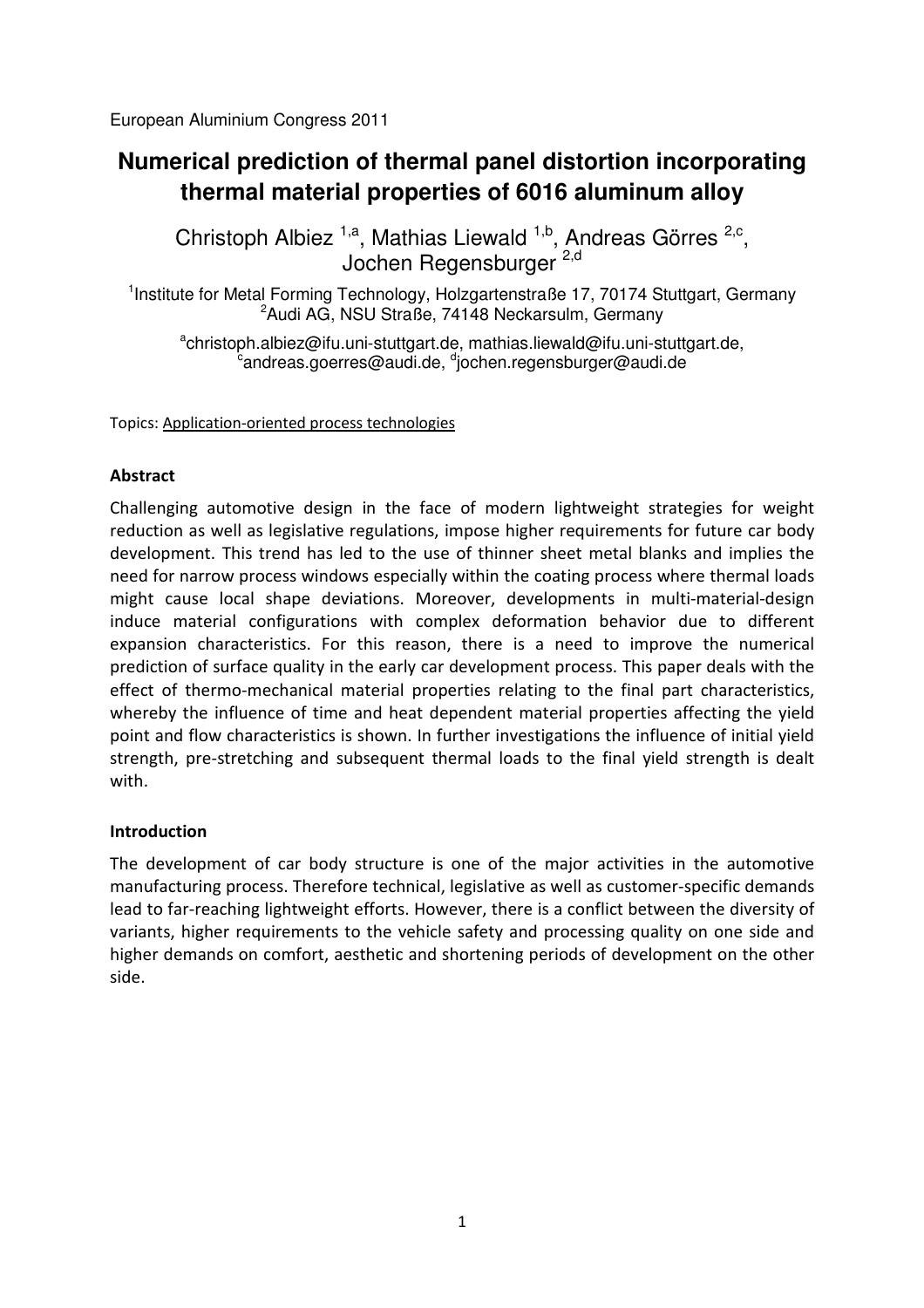

Fig. 1: Assessment of the surface quality after coating process [Audi]

The essential reduction of costs, weight, fuel consumption and CO2 emission, is only possible through consequent combination of material, shape, manufacturing and construction lightweight concepts. The use of lightweight materials in car body manufacturing process poses new challenges for existing narrow process windows. Due to thermal processes, elastic and plastic deformations of car body parts may lead to time and cost consuming optimization loops in the pre-series phase of a new product.

In addition to the surface quality, thermal processes have an influence on the dimensional accuracy, car body design and functional behavior (NVH) as well as safety aspects concerning the crash performance (Fig. 2).



Fig. 2: Influence of thermal processes to the final product characteristics

Furthermore, the heat during coating process is used to increase the yield strength of aluminum alloys (age hardening effect). The increased yield point also has positive effects on the dent resistance and crash performance [1]. However, thermal loads lead to new challenges in the design of joining techniques in car body structures in multi material design. In general, thermal loads in the automotive manufacturing process have a wide range of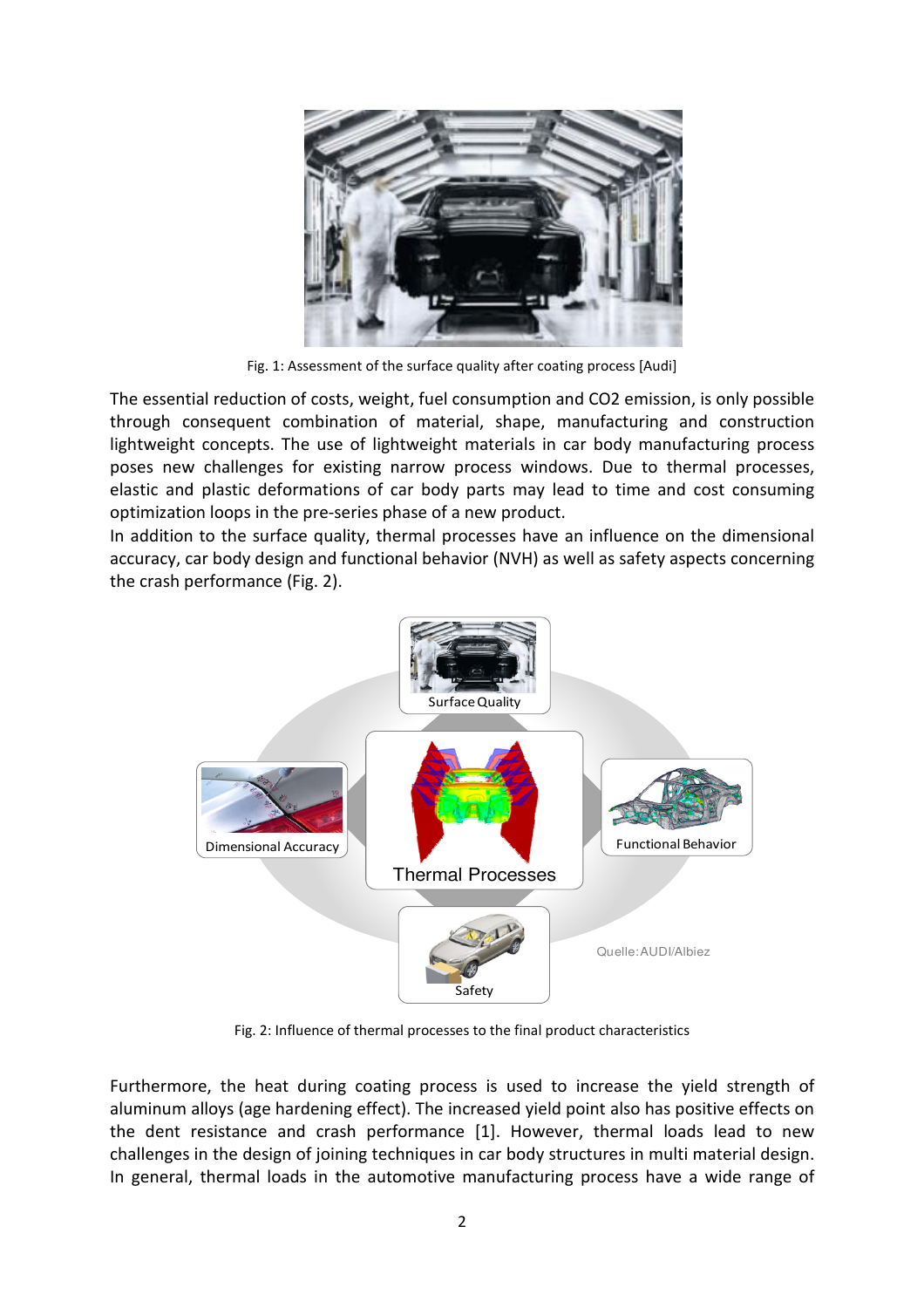influence on the final part characteristics and have to be considered in the early development process of a new product [2].

# **Challenges**

The challenge in the numerical representation of thermal surface distortions is based on the early prediction of the surface quality. A robust prediction of thermal shape distortions is only possible through the exact knowledge of material properties and part characteristics of subsequent process steps. The deep drawing process, lead to sheet thickness distributions as well as shape deviations caused by springback. Additional shape deviations and stress distributions are induced by the assembling process [3]. For this reason, a continuous process simulation including the forming, assembling, transportation and coating process is necessary [4, 5].

The numerical prediction of shape deviations due to thermal loads is based on thermal stress FE-Analysis. Figure 3 illustrates a sequentially coupled thermal stress simulation procedure



Fig. 3: Sequentially coupled thermal stress simulation procedure

The simulation procedure starts with the pre-processing of the FE-model. Whereby the FE mesh is generated based on nominal CAD data. In consecutive steps, material and part properties have to be defined and assigned to the specific parts. To simulate the heating process, hang on parts have to be modified in the opening angles and distance devices are implemented in order to represent the real coating set up. In the next step, the heterogeneous temperature field during the heating process is calculated. The resulting transient temperature field is imported into the stress simulation in the form of thermal loads. In the stress simulation, the FE-model has to be modified in terms of contact conditions and joining techniques. In the post-processing step, the results are visualized and evaluated.

To calculate the thermal car body deformation behavior, temperature dependent material properties have to be considered. Here, special attention has to be paid to define the yield point. Passing the yield point leads to local plasticization and irreversible deformation in outer shell panels. For this reason, the focus on this work is put on the determination of the yield point and subsequent flow behavior.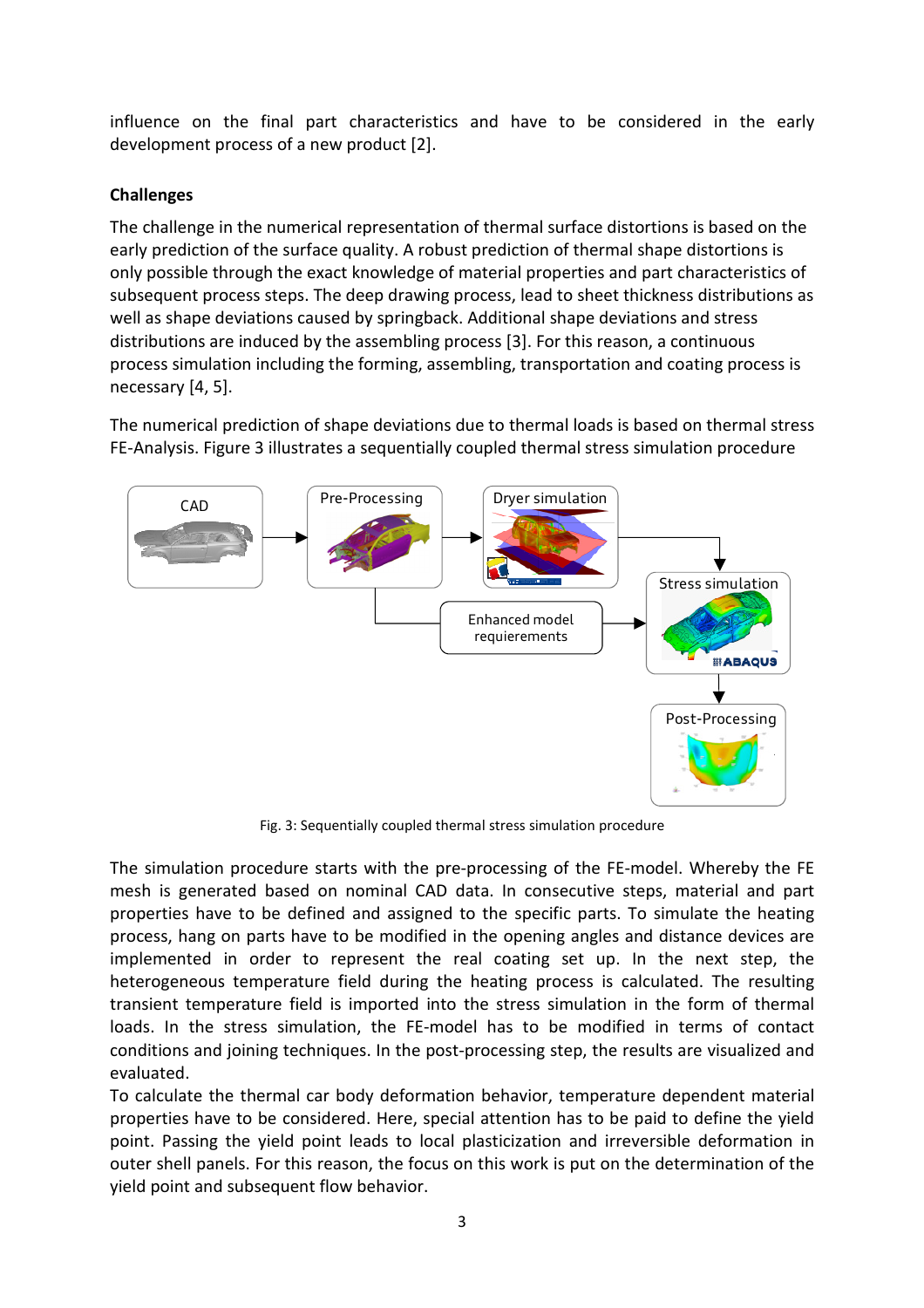## **Coating process**

During the coating process the car body passes through several heating steps. After the pretreatment and cathodic electrodeposition (CED) the car body is heated up to ~200°C for 20 minutes to cure CED coating (Figure 4).



Fig. 4: Simplified temperature profile

As illustrated in the temperature profile (Figure 4) the car body passes through the PVC, Primer, Basic coat and Finishing coat dryer after the CED coating process. The PVC dryer is used to cure the PVC seam sealing for 10 minutes at ~150°C. After the sealing the primer coat is applied on the car body. The aim of the primer layer is to compensate surface unevenness. The curing takes 15 minutes at  $\sim$ 170°C. In the next step, the basic coat is applied. The basic coat is the color-providing layer and available in different uni and metallic colors. The basic coat is just shortly heated up for 3 minutes at  $\sim 65^{\circ}$ C to provide a better adhesion for the finishing coat. The finishing coat serves for protection of environmental influences and is cured for 15 minutes at ~150°C.

All dryer in the coating process are built as convective dryers, hereby the car bodies are heated up by hot air nozzles and cooled down by corresponding cold air nozzles [6].

## **Numerical representation of drying processes**

The numerical representation of transient temperature fields within the coating process may be calculated by computational fluid dynamics simulations (CFD) as well as by empirical equivalent models. Due to lower simulation costs, the equivalent models such as VPS/Dry or Theseus FE Oven have been established in the automotive industry [7, 8]. The equivalent temperature model describes the entire heater layout including the position and angle of the hot air nozzles, and radiation walls (see Figure 5).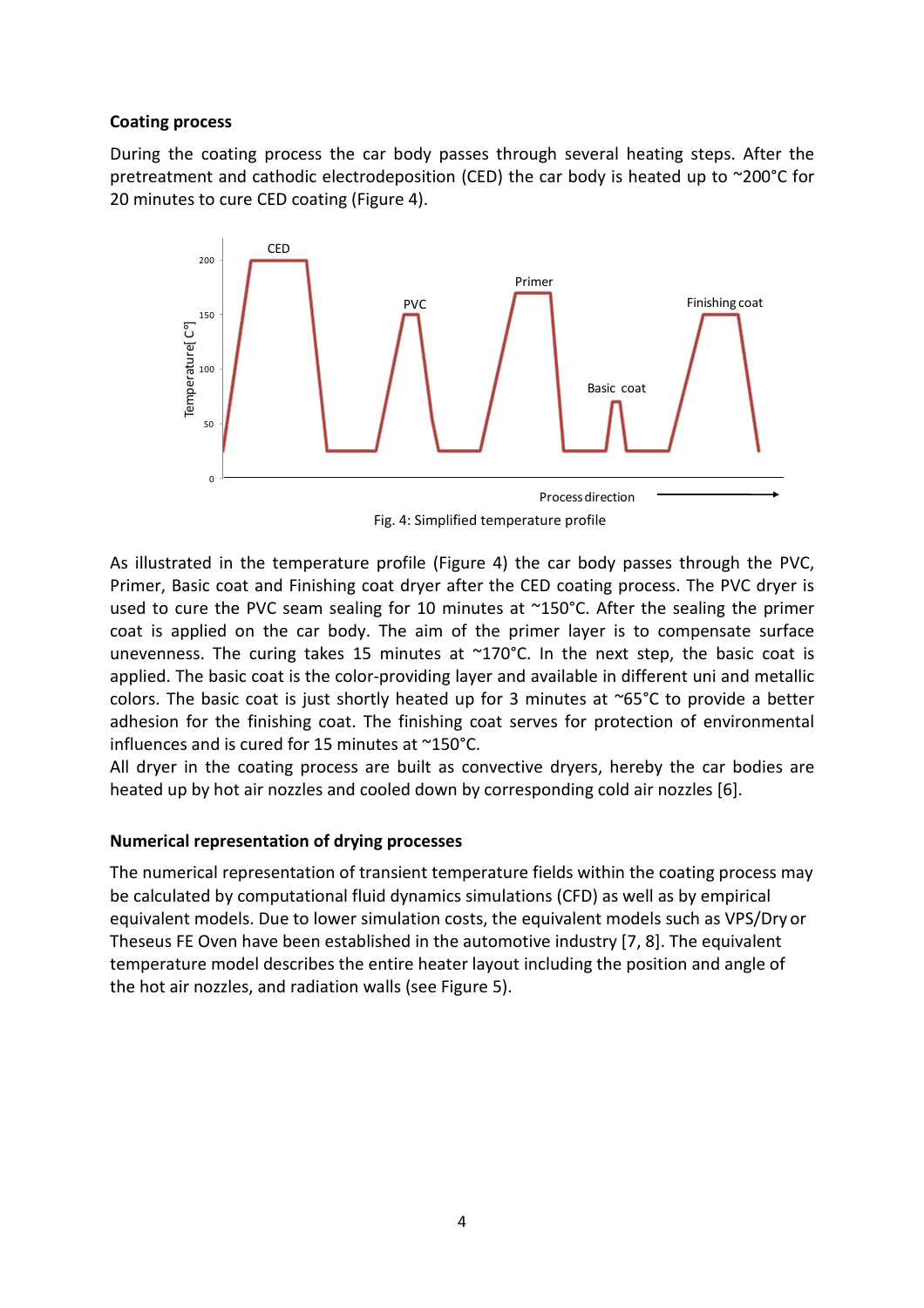

Fig. 5: Temperature field calculation using equivalent temperature model [Audi]

The equivalent model uses a ray tracing technology to calculate the object temperature for every single element in the FEM model. The ray tracing algorithm tests whether the element is in the influencing area of a hot air nozzle, affected by recirculation air or inside the car body structure. In relation to the environment, every finite element receives a specific element temperature due to forced convection or ambient temperature. Within the heat transfer calculations, thermal conduction effects and radiation are considered as well.



The temperature field obtained after the thermal calculation is illustrated in Figure 6.

Fig. 6: Calculated temperature field [Audi]

In the following structural FEM simulation (Figure 3) the transient temperature fields are used to calculate the thermal deformation. The surface deflection originates due to linear expansion under the application of heat. If the thermal expansion is suppressed, the internal stress may lead to stability problems [9]. Combinations of materials with different expansion coefficients, such as aluminum and steel alloys, increase this effect even more [10].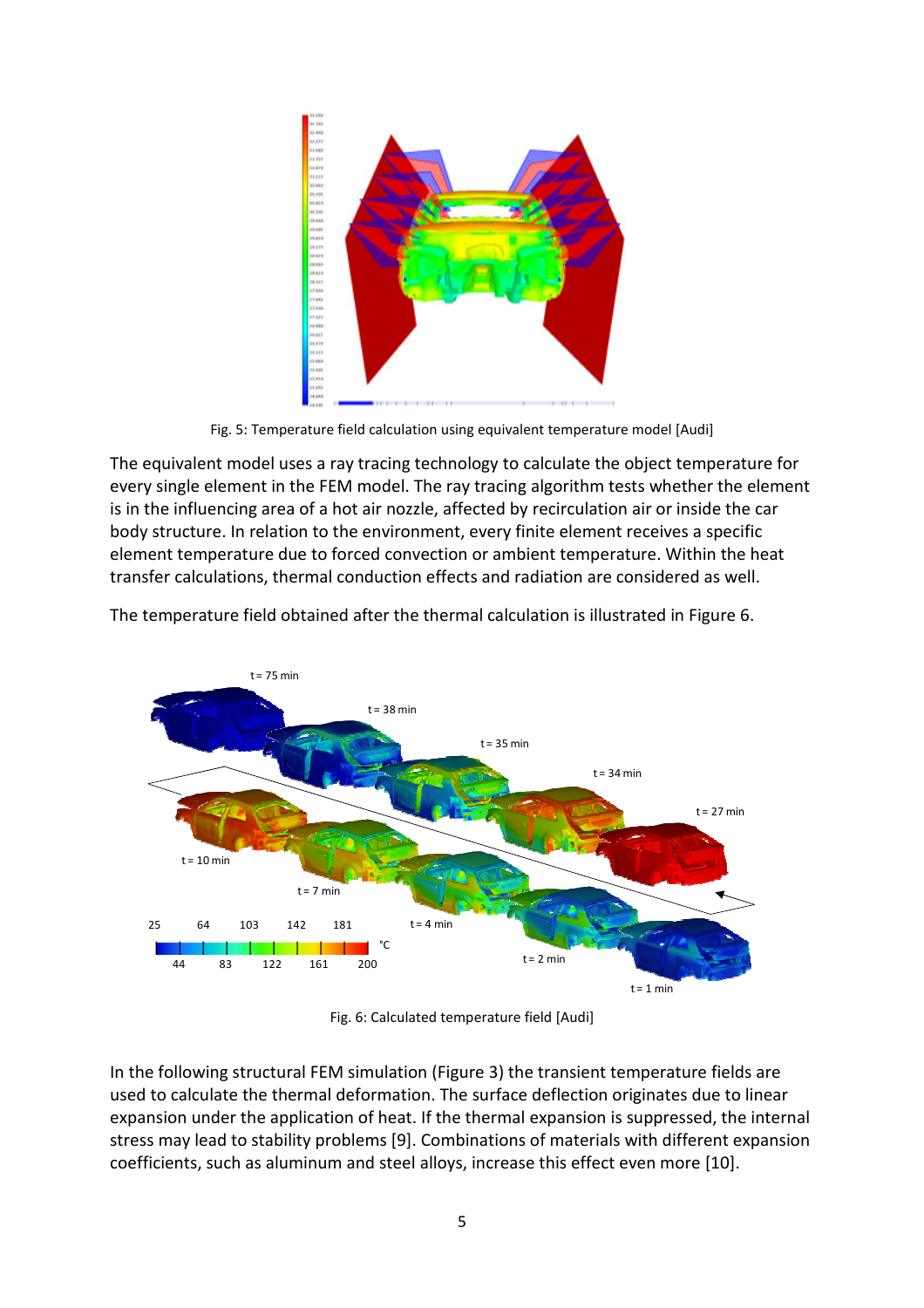#### **Investigated material and testing procedure**

In the automotive industry 6xxx series aluminum alloys are formally used for outer shell panels. Such age-hardenable AlMgSi alloys provide a good formability combined with high strength and excellent corrosion resistance. The target yield strength is obtained by heat treatment during paint baking [11]. The material is transformed from the initial state T4 after shipment into the T6 state [12]. In a so-called "lean-process" the age-hardening is greatly accelerated by reheating the material to temperatures of about 95°C-205°C. [13]

To investigate the thermal deformation behavior of car body structure, the knowledge of material behavior is of particular importance. For this reason, the thermo mechanical material properties at different temperature levels and various hardening steps in the CEDheating process were investigated. In further studies the effect of initial age-hardened state after shipment (so-called state T4) by varying heat treatment duration and pre-stretching to the final yield strength (so-called state T6) was investigated.

The specific area of interest is displayed in figure 6. Area 1 deals with temperature depended flow curve on different temperature levels and the implementation into FE-Analysis. In Area 2 the effect of time dependent precipitate hardening at specified temperature of 200°C was investigated. The effect of pre-age hardened and pre-stretched specimen as well as following temperature steps (Figure 4) to the final yield strength (T6) at room temperature (~25°C) is examined in area 3.



Fig. 7: Area of interest for material properties

The determination of temperature dependent flow curves are performed by using uniaxial tensile tests according to DIN EN ISO 6892-1 and DIN EN 10002-5 for tensile tests at higher temperatures. All tensile tests are executed by using a Zwick tensile testing machine with a maximum speed of  $0.1s^{-1}$ . The obtained stress strain curves at different temperatures are illustrated in Fig. 8.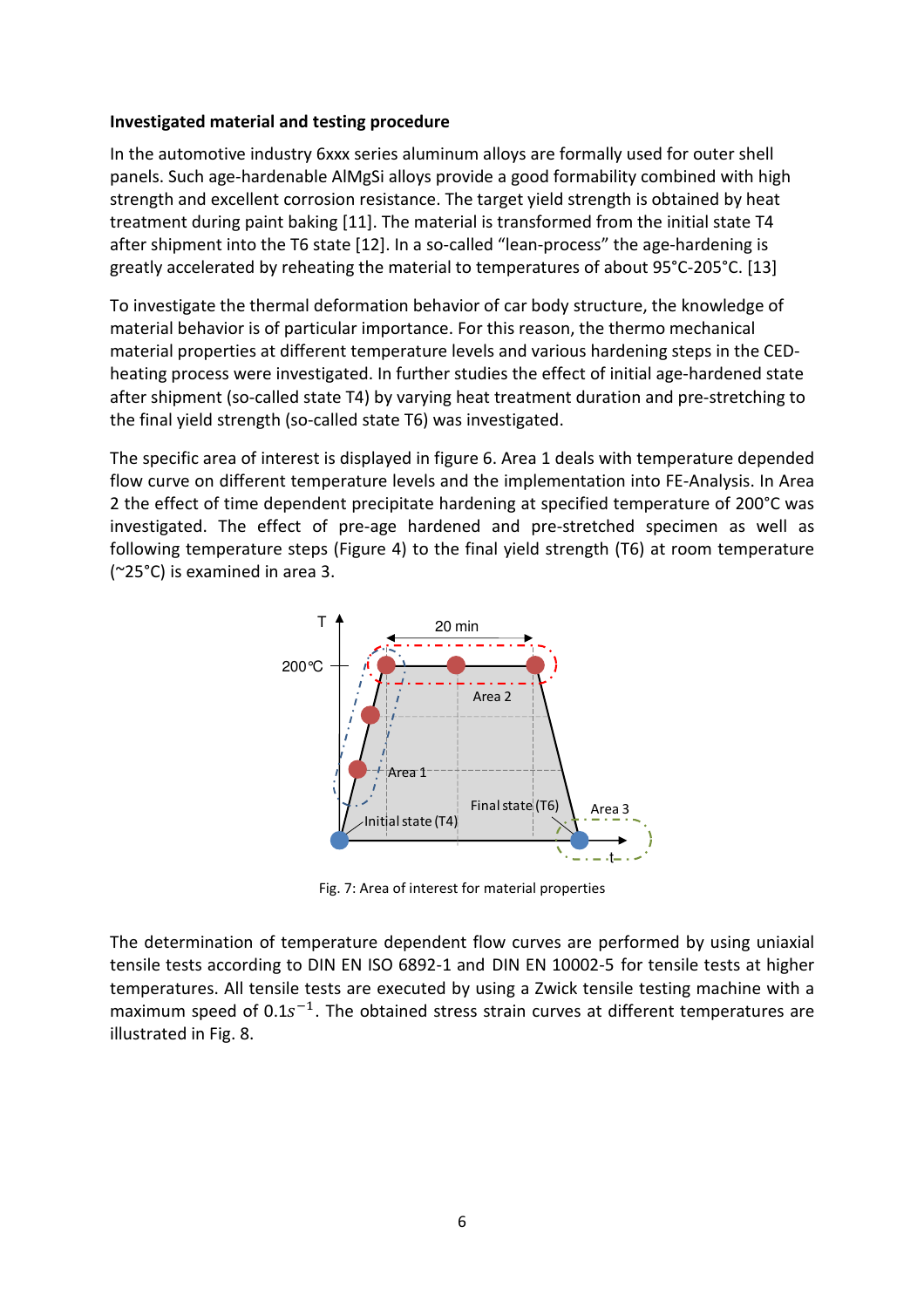

Fig. 8: Stress strain curves of AA6016 at different temperatures

For the implementation of the determined experimental data into a FEA (finite element analysis), the curves have to be converted from engineering stress and strain into true stress and strain.

To avoid numerical problems because of large strain effects in elements next to boundary conditions the experimental data has to be extrapolated to higher strain values. For the extrapolation procedure, several extrapolation rules are available.

In the technical literature following flow curve extrapolation rules are mentioned. In all cases, the equations are designed for prediction of flow curves at  $\sim$  300 K. The well-known equation for flow curve description is defined by Ludwik and Hollomon [14, 15].

$$
\sigma(\varphi) = K\varphi^n \tag{1}
$$

In this connection the flow curve extrapolation is described by true strain  $\phi$  with n-value (hardening coefficient) in the exponent, multiplied by a coefficient K.

Swift published another equation (2), here  $\bar{\varepsilon}^0$  (initial strain value) is taken into account in the description [16].

$$
Y(\bar{\varepsilon}^p) = K(\bar{\varepsilon}^0 + \bar{\varepsilon}^p)^n
$$
 (2)

In this formulation, the flow curve extrapolation is shifted to higher initial values  $\varphi_0$ .

This approach has been modified by Backofen and Ghosh in 1973 [17]. Here, the original equation is completed by adding a constant factor C in equation 3

$$
Y(\bar{\varepsilon}^p) = \mathbf{K}(\bar{\varepsilon}^0 + \bar{\varepsilon}^p)^n - \mathbf{C}
$$
 (3)

Voce published in 1948 a further flow curve extrapolation description [18]. In this equation (4), Voce includes the plastic strain variable  $\varepsilon_{nl}$  in the exponent.

$$
\sigma(\varepsilon_{pl}) = A - B \cdot \exp(-C \cdot \varepsilon_{pl})
$$
\n(4)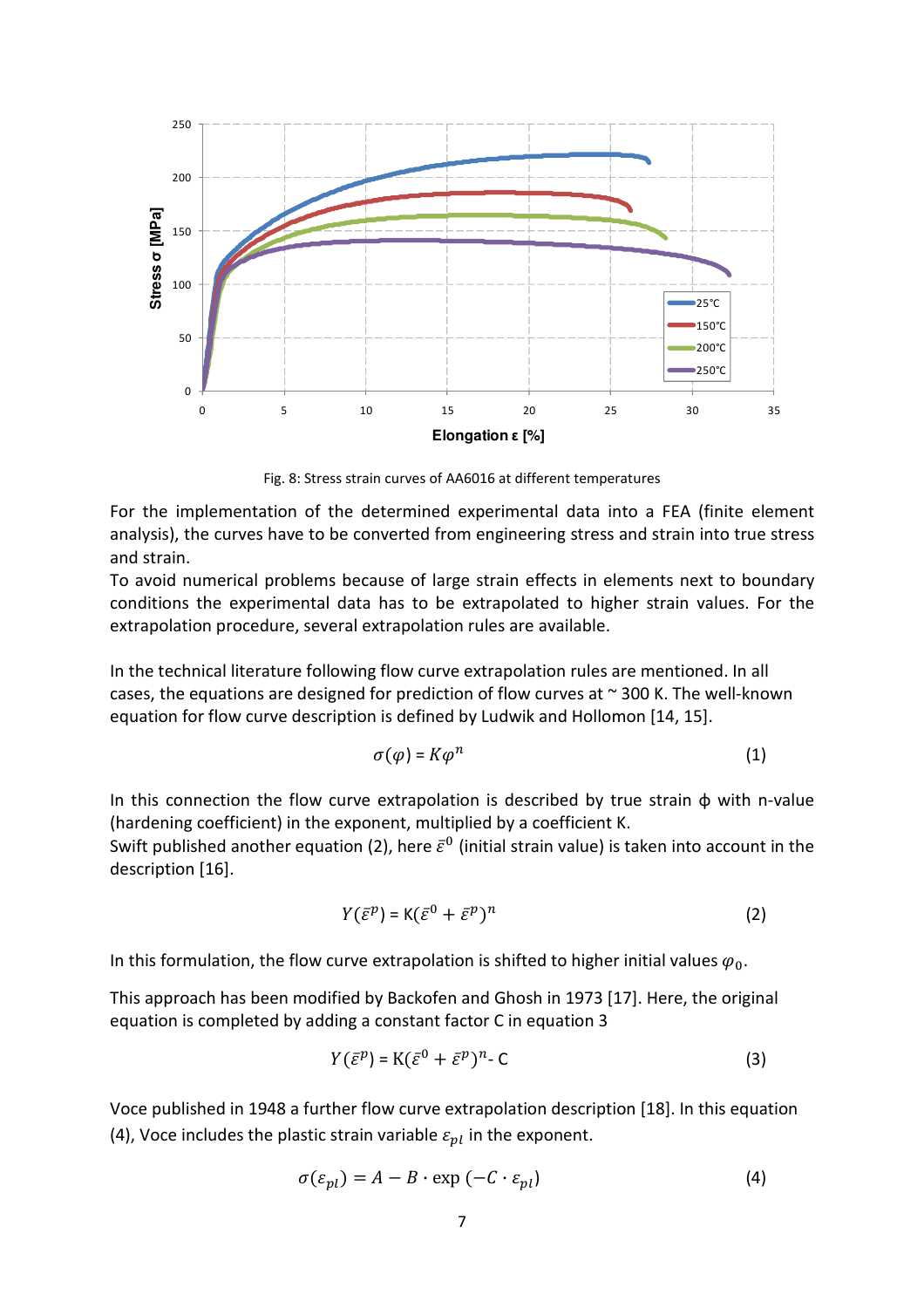The constant parameters A, B and C have to be determined experimentally. Armstrong, Hocket and Sherby have modified the approach of Voce by implementing an additional parameter d in the exponent of plastic strain value  $\varepsilon_{\text{pl}}$  [19]

$$
\sigma(\varepsilon_{pl})_f = a - b \cdot \exp\left(-c \cdot \varepsilon_{pl}{}^d\right) \tag{5}
$$

The results of the extrapolated flow curves are represented for the experimental data at temperature of  $\vartheta$  =200°C in figure 8. Hereby, the tensile tests are performed immediately after reaching the desired temperature contrary to DIN EN 10002-5 to avoid precipitate hardening during the heat treatment.



Fig. 9: Flow curve extrapolation at  $\theta = 200^{\circ}$ C using different extrapolation approaches for AA6061 aluminum alloy

As illustrated in Fig. 9, there is a significant difference in the achieved flow curves using the described extrapolation rules. According to the results, the selection of extrapolation rules at higher strain values  $\varphi > 0.2$  have to be considered. The most critical flow curve characteristic in a FEA can be modeled by the extrapolation rule of Voce.

#### **Precipitation hardening of AA6016 alloys**

In the following, the material behavior according to Figure 7 (Area 2) is investigated. Here, the hardening behavior at maximum temperature during the heat treatment is of particular interest.

In age-hardenable alloys, strengthening is caused by the precipitation of second phases, and their interaction with dislocations. Precipitates obstruct the movement of dislocations through the matrix and hence increase the stress necessary for plastic deformation of a material [20]. Under the influence of an externally imposed stress, dislocations can shear small precipitates to permit plastic deformation. The additional required shear stress for the cutting of a precipitate is proportional to the square root of its radius r. The larger the precipitate, the greater the obstruction to dislocation motion it presents. If the precipitates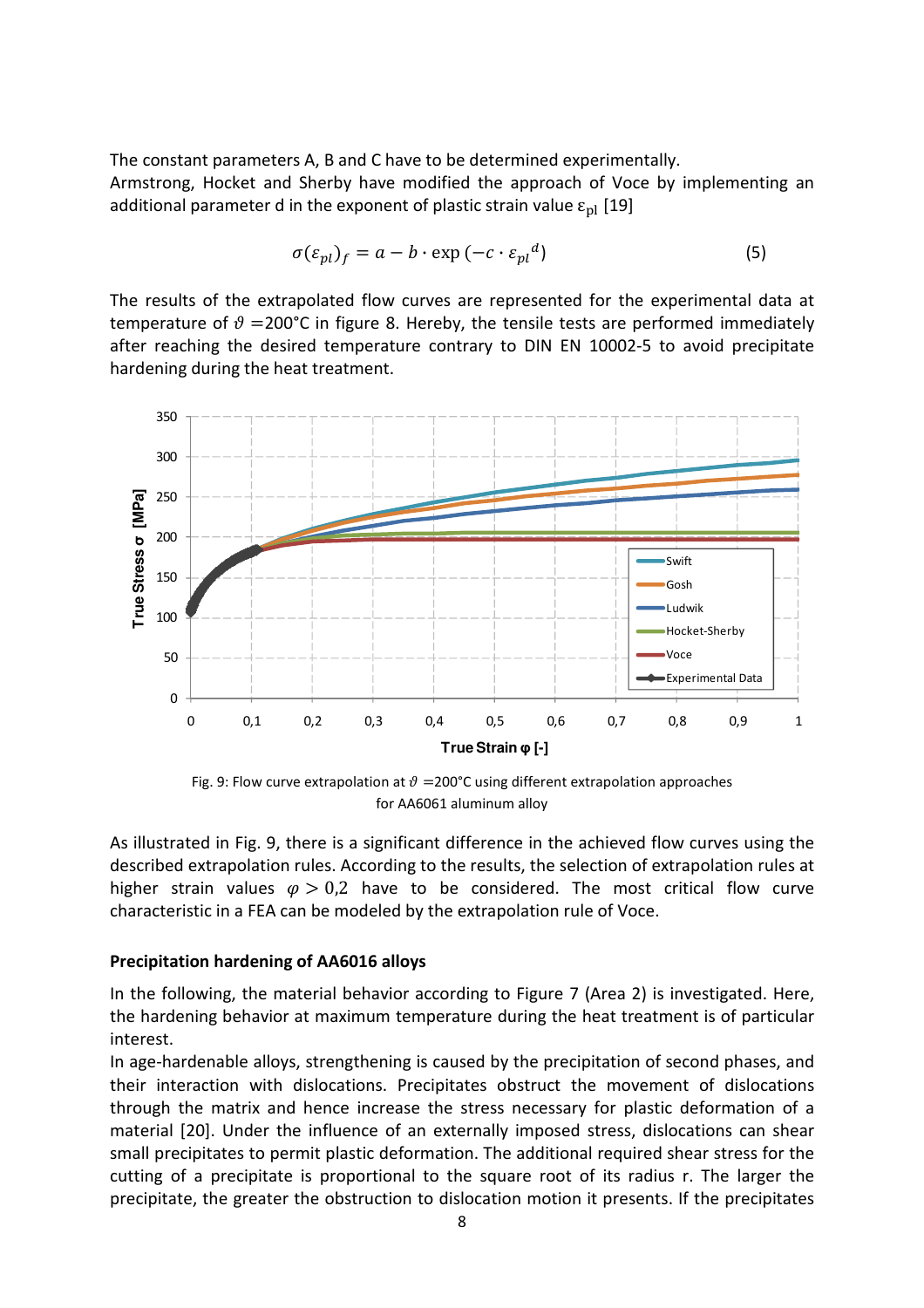grow to exceed a critical size, bowing around a precipitate is energetically favorable to cutting it. According to the theory first described by Orowan, the required shear stress for a dislocation to loop around a precipitate is inversely proportional to the edge-to-edge distance between precipitates [21].

A mathematical model to predict the age hardening behavior of AlMgSi alloys was developed by Myhr et al. [22]. Gouttebroze et al. and Briol developed more sophisticated models in their scientific work, where the development of microstructure is characterized by a complex sequence of hardening processes [23, 24]:

Supersaturated solid solution  $\rightarrow$  Mg and Si Cluster  $\rightarrow$  GP Zones  $\rightarrow \beta'' \rightarrow \beta' \rightarrow \beta$ 

At present, the evolution of precipitation of meta stabile phases can be calculated by means of simulation Software MatCalc, which has been developed by Kozeschnik et al [25]. In this work, the hardening behavior of AA6016 is investigated by experimental data using the uniaxial tensile test. The AA6016 alloy exhibits an initial yield strength of  $\sigma_{v,i}$  =  $124 MPa$  with a sheet thickness of 1.04mm. Contrary to the existing standard of DIN EN 10002-5, the specimens are heated up to the desired temperature of 200°C. As soon as the specimen reaches their temperature level, the uniaxial tensile test is performed. The results achieved in the form of stress strain curves are displayed in Figure 10 for one selected curve (200°C\_0min).



Fig. 10: stress strain curves of AA6016 at 200°C with different precipitation states

In the following steps, the tensile tests are performed at 200°C after 10 minutes and 20 minutes. Compared to the initial yield strength of  $\sigma_{v,i}(25\degree C, 0) = 124 \text{ MPa}$ , the yield strength decreases by reaching 200°C to  $\sigma_v(200, 0) = 111 \, MPa$ . While holding the temperature up to 200°C the yield strength increased to  $\sigma_v(200, 10) = 140$  MPa after 10 minutes. After 20 minutes, the precipitate hardening of the Mg<sub>2</sub>Si phase lead to a yield strength of  $\sigma_v(200, 20) = 161 MPa$ . Comparing the mechanical properties of AA6016 in Figure 11, the tensile strength  $\sigma_{TS}$  increases, whereas the uniform elongation  $\varepsilon_u$  decreases.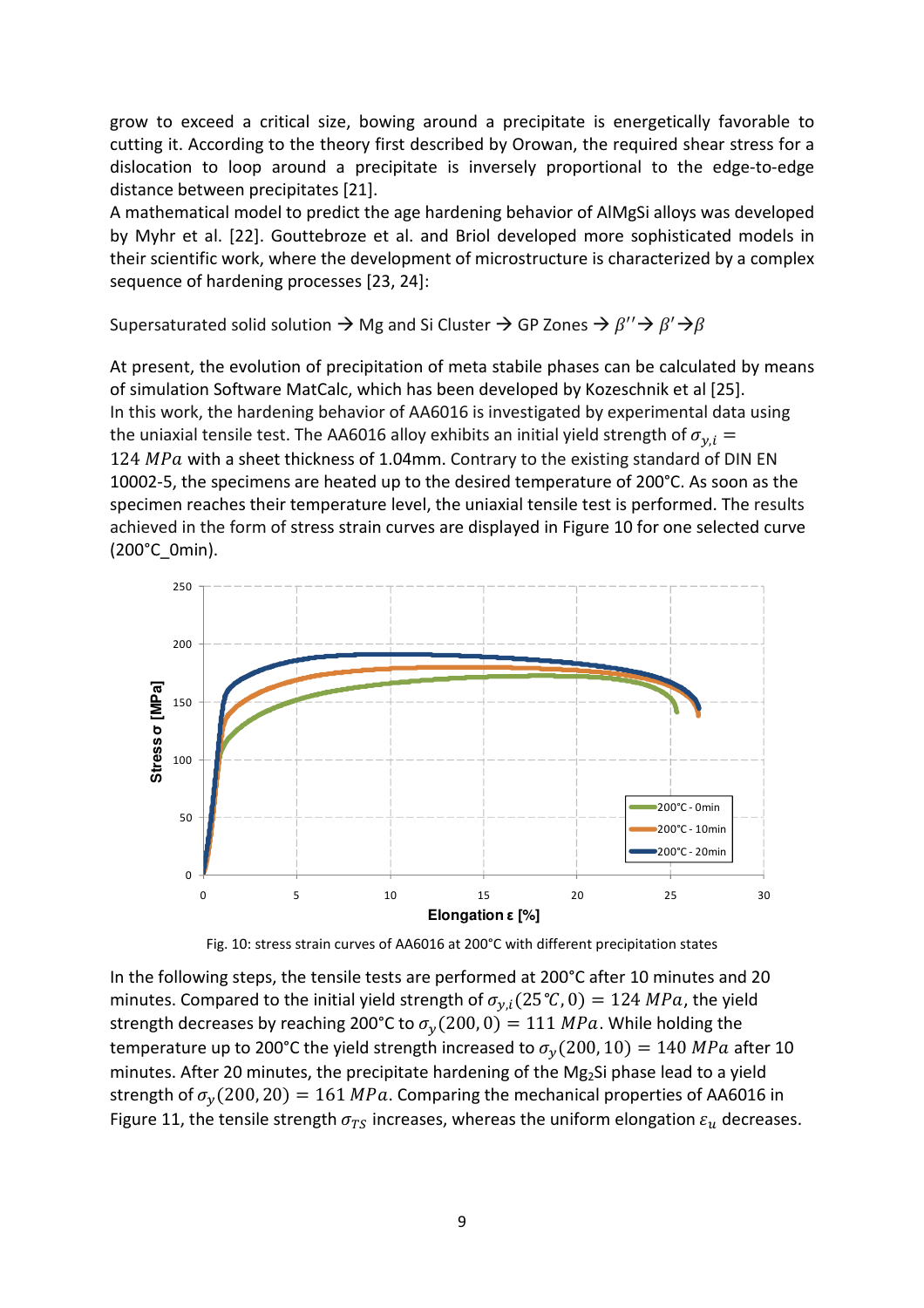

Fig. 11: Mechanical properties of AA6016 at 200°C as function of hardening time

Furthermore, Figure 11 points out, that the slope of increasing tensile strength  $\sigma_{TS}$  ( $\vartheta$ , t) is less than the yield strength  $\sigma_v(\vartheta, t)$ . The results achieved are  $\sigma_{TS}(200, 0) = 172 MPa$ ,  $\sigma_{TS}(200, 10) = 183 MPa$  and  $\sigma_{TS}(200, 20) = 183 MPa$ . However, the result points to a significant effect in terms of the uniform elongation  $\varepsilon_n(\vartheta, t)$ . The uniform elongation starts with  $\varepsilon_u(200,0) = 17\%$  by reaching 200°C temperature level and drops to  $\varepsilon_u(200,10) =$ 12% after 10 minutes until  $\varepsilon_u(200, 20) = 8\%$  after 20 minutes.

Implementing this behavior into a FE-Analysis the yield point and the flow curves have to be defined as function of heat and time. The behavior of a time dependent isotropic yield surface (von Mises) at 200°C with regard to the experimental data is illustrated in Figure 12.



Fig. 12: Heat and time dependent evolution of yield surface

Beside the yield surface, the specific flow characteristics according to Figure 10 have to be implemented into the FE-Analysis. In the investigation of car body structures in thermal processes, the most critical state can be defined by reaching the maximum temperature level (200°C, 0min).

In further investigations according to area 3 in Fig. 7 the influence of initial yield strength, pre-stretching and subsequent thermal loads to the final yield strength is dealt with.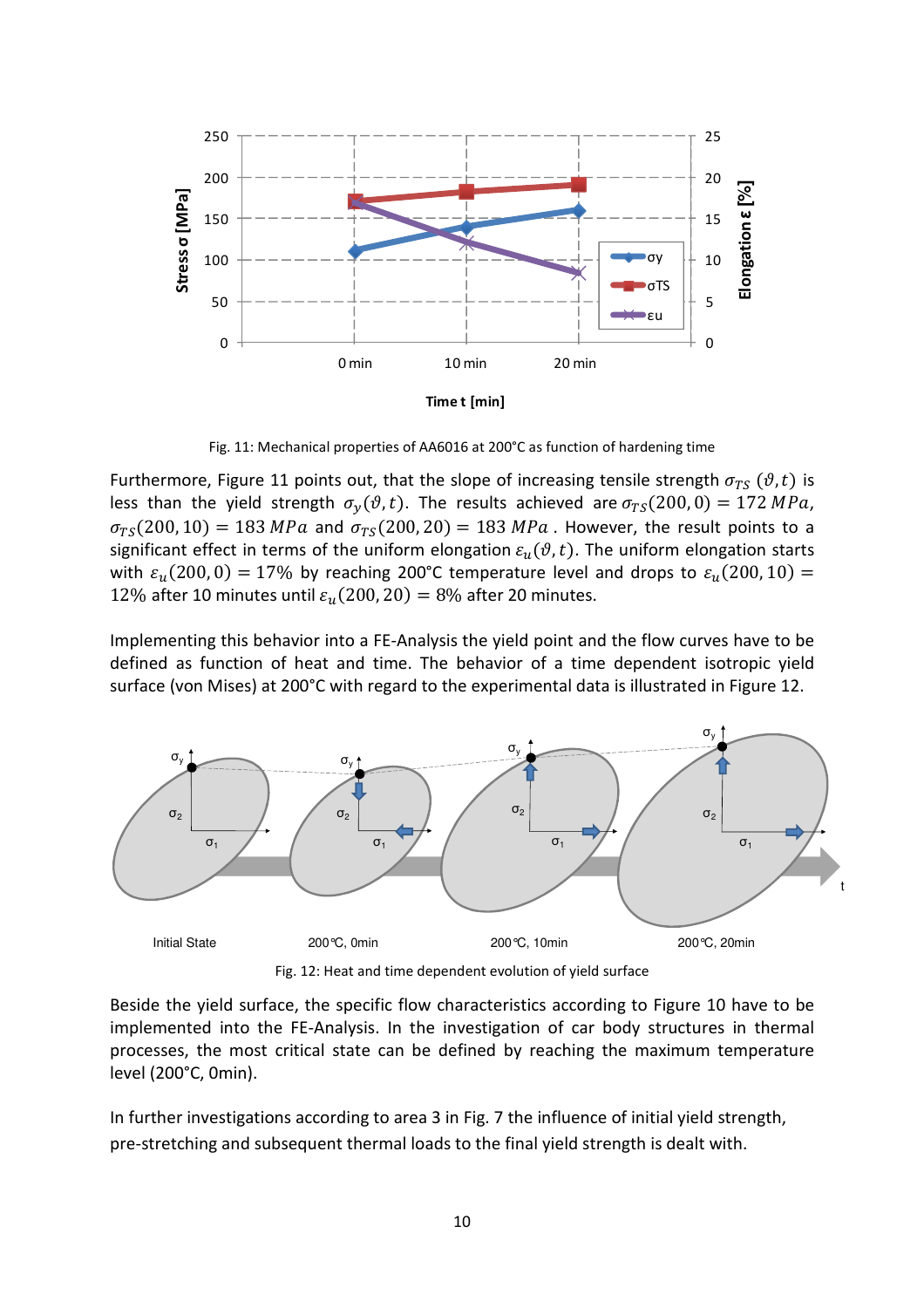## **Influence of initial yield strength**

The difference in the initial yield strength values is attributed to the natural ageing behavior of AA6016 alloys during storage. As material for this investigation served two AA6016 alloys, alloy A and alloy B, with a sheet thickness of 1.04 mm. Alloy A has an initial yield strength of  $\sigma_{vA,i} = 114 MPa$ , whereas alloy B has an initial yield strength of  $\sigma_{vBi} = 125 MPa$ . Both alloys are hardened at 200°C up to 20 minutes. The results achieved after heat treatment are illustrated in Figure 13.



Fig. 13: Hardening evolution of AA6016 alloys with different initial yield strength.

Alloy A and B exhibits similar hardening tendencies. Here, the former difference of  $\Delta \sigma_{y,i} = 11 \, MPa$  has decreased to  $\Delta \sigma_{y,20} = 4 \, MPa$  after a heat treatment of 200°C for 20 minutes. Thus the initial difference is compensated by the hardening process.

## **Influence of pre-stretching**

Considering upstream processes, such as sheet metal forming, the effect of pre-stretching to the final yield strength was investigated. Hereby, an AA6016 alloy with an initial yield strength of  $\sigma_{v,i} = 114 MPa$  and sheet metal thickness of 1.04 mm was used. The prestretching levels were defined in three steps: 0%, 2%, 5%. All specimens were heated up to 200°C. Figure 14 represents the results at different heat treatment durations.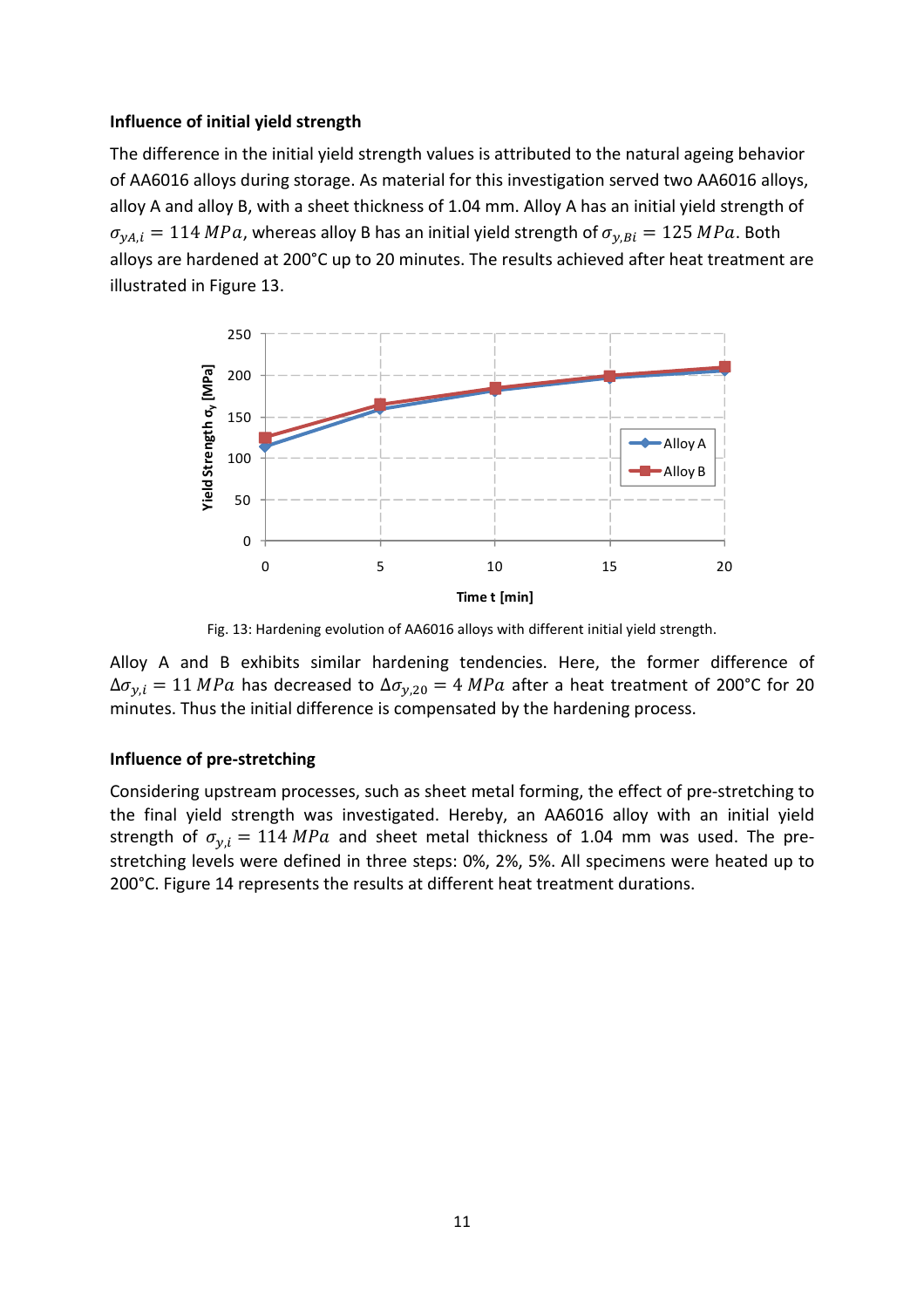

Fig. 14: Yield strength of AA6016 (Alloy A) as function of different pre-stretching levels

The representation points the positive effect of pre-stretching to the final yield strength  $\sigma_{\nu}$ . In this investigation the displayed curves with pre-stretching levels of 0%, 2%, 5% exhibit an equivalent hardening tendency. The specimen without pre-stretching increases from  $\sigma_{y,i,0} = 114 MPa$  to  $\sigma_{y,0} = 206 MPa$ . After pre-stretching of 2% the specimen achieved an initial yield strength of  $\sigma_{v,i,2\%} = 144 MPa$  and concludes at a final yield strength of  $\sigma_{v,2\%}$  = 226 MPa. The specimen with a pre-stretching level of 5% achieved a final yield strength of  $\sigma_{v,5\%} = 270 \text{ MPa}$  by an initial yield strength of  $\sigma_{v,i,5\%} = 144 \text{ MPa}$ . Because of determined results, upstream processes as forming operation have to be taken into account to evaluate the final yield strength.

#### **Influence of subsequent thermal processes**

According to Figure 4 the influence of subsequent thermal processes to the final yield strength  $\sigma_v$ . is investigated. Therefore, specimen of AA 6016 alloy with an initial yield strength of  $\sigma_{v,i,0} = 114 MPa$  and sheet thickness of 1.04 mm are heat treated along the entire coating process. The results are compared to previous described investigations of the CED temperature profile. Figure 15 illustrates the obtained yield strength  $\sigma_{\rm v}$  along different pre-stretching levels of 0%, 2%, 5% and 10%. Here, RT indicates the obtained yield strength at room temperature, CED after the first and highest thermal process (CED dryer) and TP (Temperature Profile) after the entire coating process.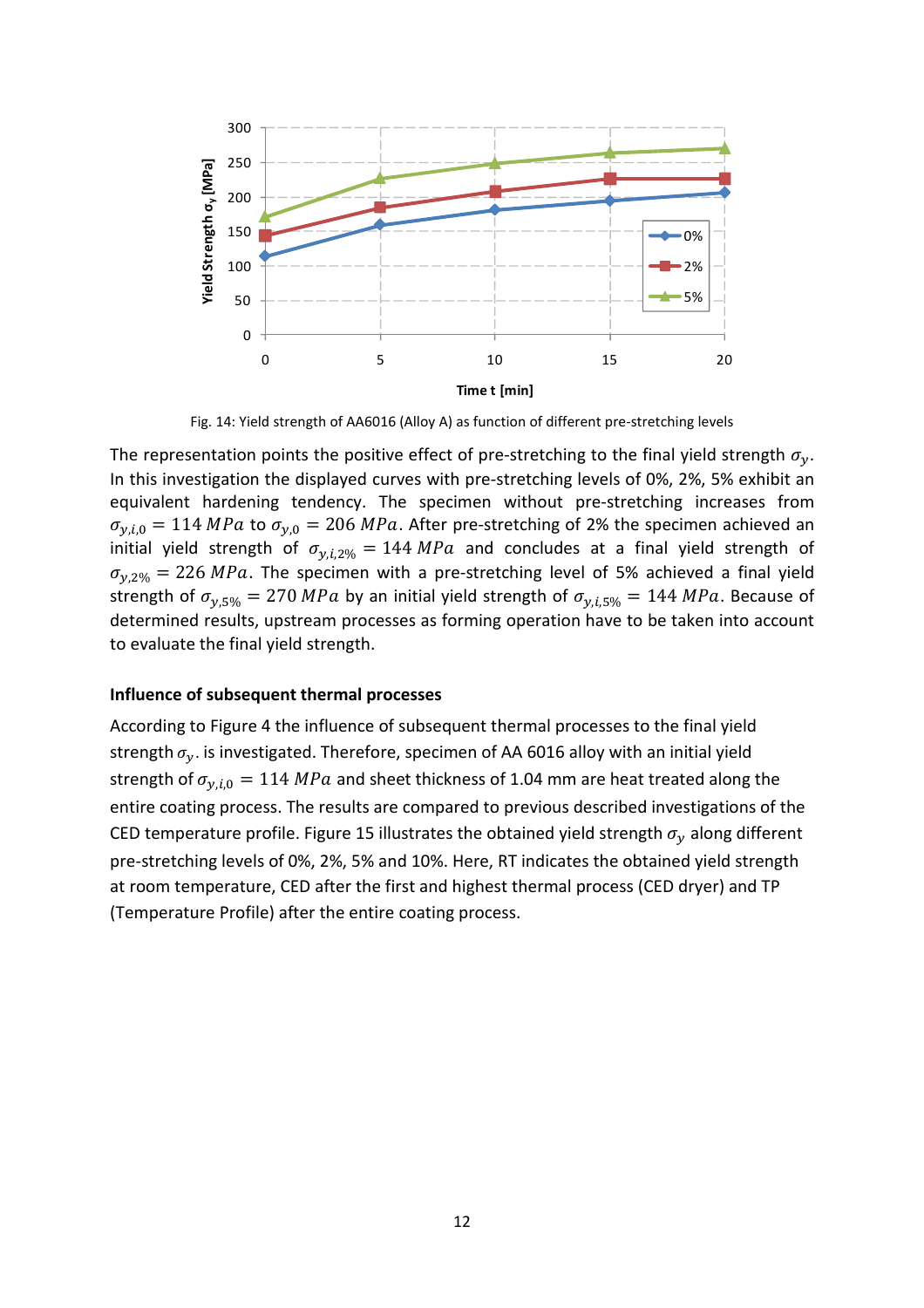

Fig. 15: Obtained yield strength  $\sigma_{\rm v}$  after different heat treatments

As in Figure 15 displayed, there is no significant increase of the final yield strength  $\sigma_{v}$ achieved. In fact, the obtained increase considering the entire thermal coating process is less than 5%  $(\Delta \sigma_{v.0\%} = 5 \text{ MPa}, \Delta \sigma_{v.2\%} = 12 \text{ MPa}, \Delta \sigma_{v.5\%} = 4 \text{ MPa}, \Delta \sigma_{v.10\%} = 1 \text{ MPa}).$ 

For this reason, the prediction of the final yield strength can be restricted to the CED temperature profile.

## **Summary and conclusion**

In the present paper, the influences of thermo mechanical material characteristics of AA6016 aluminum alloy affecting the thermal deformation behavior during the coating processes were investigated. Here, the prediction of the yield point and the flow curve characteristics is of particular importance for numerical calculations. For this reason, thermo mechanical material properties have been investigated at different temperature levels and heat treatments in terms of varying dwell-times.

The determination of temperature dependent flow curves were performed by using the uniaxial tensile test. In this work, flow curves were determined from room temperature until a temperature of 250°C. The implementation of flow curves into a FEA system requires extrapolated data. Hence, differences of flow curve extrapolation rules were carried out. According to the results, the selection of extrapolation rules at higher strain values have to be considered.

In further studies, the hardening behavior of AA6016 at 200°C was investigated. Tensile test after several dwell-times were performed. The comparison pointed out, that the yield strength  $\sigma_v$  and the tensile strength  $\sigma_{TS}$  increases, whereas the uniform elongation  $\varepsilon_u$ decreases. This requires a heat and time dependent formulation in the FE-Analysis for the yield point, whereas the most critical situation represents the state before hardening starts at the maximum temperature.

The influence of pre-aging due to storage and batch fluctuations to final yield strength was studied on two alloys. The results demonstrated that initial ageing was compensated by the thermal hardening process.

However, pre-stretching has a significant effect on the final yield strength. Pre-stretching prior to heat treatments (CED dryer) gives an additional benefit with respect to an increased strength. Because of the determined results, upstream processes as forming operations have to be taken into account to evaluate the final yield strength. Whereas the final yield strength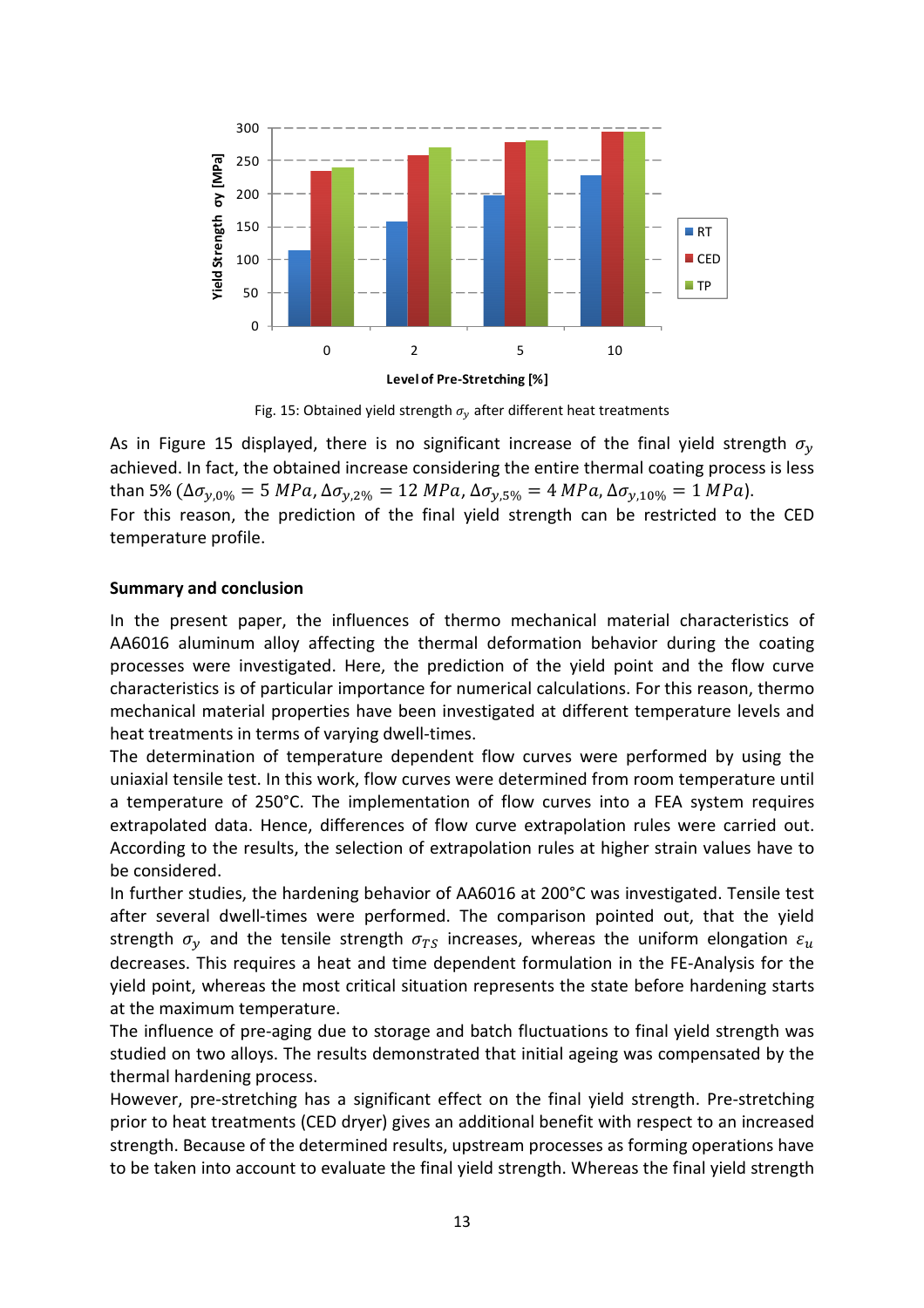has increased only slightly by taking subsequent thermal processes into consideration. Thus, the prediction of the final yield strength can be restricted to the CED temperature profile. In consideration of the shown connections in this paper, further experimental examination to implement the material behavior into FEA will be accomplished at the Institute for Metal Forming Technology (IFU) in cooperation with the Audi AG.

#### **References**

- [1] Zöller, A.; Frank, T.; Haufe, A.: Berücksichtigung von Blechumformergebnissen in der Crashberechnung, 3. LS-Dyna Anwenderforum, Bamberg 2004
- [2] Albiez, C.; Polzer, A.; Görres, A.; Sindel, M.; Liewald, M.: Bewertung der Oberflächenqualität von Blechbauteilen nach thermischen Prozessen, wt Werkstattstechnik online, Jahrgang 100, Heft 10, S. 743-752, 2010
- [3] Neugebauer, R.; Rössinger, M.; Wahl, M.; Schulz, A.; Eckert, A.; Schützle, W.: Predicting dimensional accuracy of mechanically joined car body assemblies, Internationale Konferenz für Belchumformung, SheMet 2011, Leuven, Belgien, 2011
- [4] Awiszus, B.; Bolick, S.; Pinner S.: Durchgängige Simulationsprozessketten in der Fahrzeugentwicklung, International Konferenz "Neuere Entwicklungen in der Blechumformung", Fellbach,2010
- [5] Albiez, C.; Liewald, M.; Görres, A.; Regensburger, J.: Enhanced requirements for surface quality of outer car body shells according to thermal manufacturing processes,Internationale Konferenz für Belchumformung, SheMet 2011, Leuven, Belgien, 2011
- [6] Braess, H.; Seiffert U.: Vieweg Handbuch Kraftfahrzeugtechnik, 4. Auflage, ATZ/MTZ-Fachbuch, Vieweg Verlag, Wiesbaden, ISBN 3-528-33114-3, 2005
- [7] Blanke, D.: Modellierung und numerische Simulation des Aufheizverhaltens von PKW-Bauteilen und –Karosserien, Dissertation, Technische Universität Darmstadt, 2009
- [8] Yu-Ning, L.: Advanced Manufacturing Technology Development, Ford Motor Company Dearborn, Michigan, USA, 22nd CAD-FEM Users' Meeting 2004, International Congress on FEM Technology with ANSYS CFX, International Congress Center Dresden, 2004
- [9] Paulke, S.: Ein Betrag zur Herleitung und Lösung nichtlinearer, thermomechanisch gekoppelter Grundgleichungen für Schalentragwerke, PhD Thesis, Universität der Bundes-wehr München, 2002
- [10] Irretier, A.: Sonderforschungsbereich 570 "Distortion Engineering", Projekt C1 Stoffwertebestimmung, Schlussbericht, 2009
- [11] Furrer, P.; Bloeck, M.: Kosteneffizienter Leichtbau realisiert mit Aluminium, 5. Chemnitzer Karosseriekolloquium CBC, 2008
- [12] F. Ostermann, Anwendungstechnologie Aluminium, 2. Auflage, Springer Berlin Heidelberg New York, Germany, (2007)
- [13] Hatch, J.: Aluminum: properties and physical metallurgy, American society for metals, metals park, 1984
- [14] Ludwik, P.: Elemente der technologischen Mechanik, Springer Verlag, Berlin, 1909
- [15] Hollomon, J. H.: Tensile deformation. Trans. Met. Soc. AIME 162, pp 2668-290, 1945
- [16] Swift, H.W.: Plastic instability under plane stress, Journal Mech. Phys. Solids, Vol. 1, pp. 1-8, 1952
- [17] Backofen, W.A.; Gosh, A.K.: Strain Hardening and Instability in Biaxially Stretched Sheets. Metallurgical Transactions, Vol. 4, pp. 1113-1123, 1973
- [18] Voce, E.: J. Inst. Met., Vol. 74, pp. 537-562, 1948